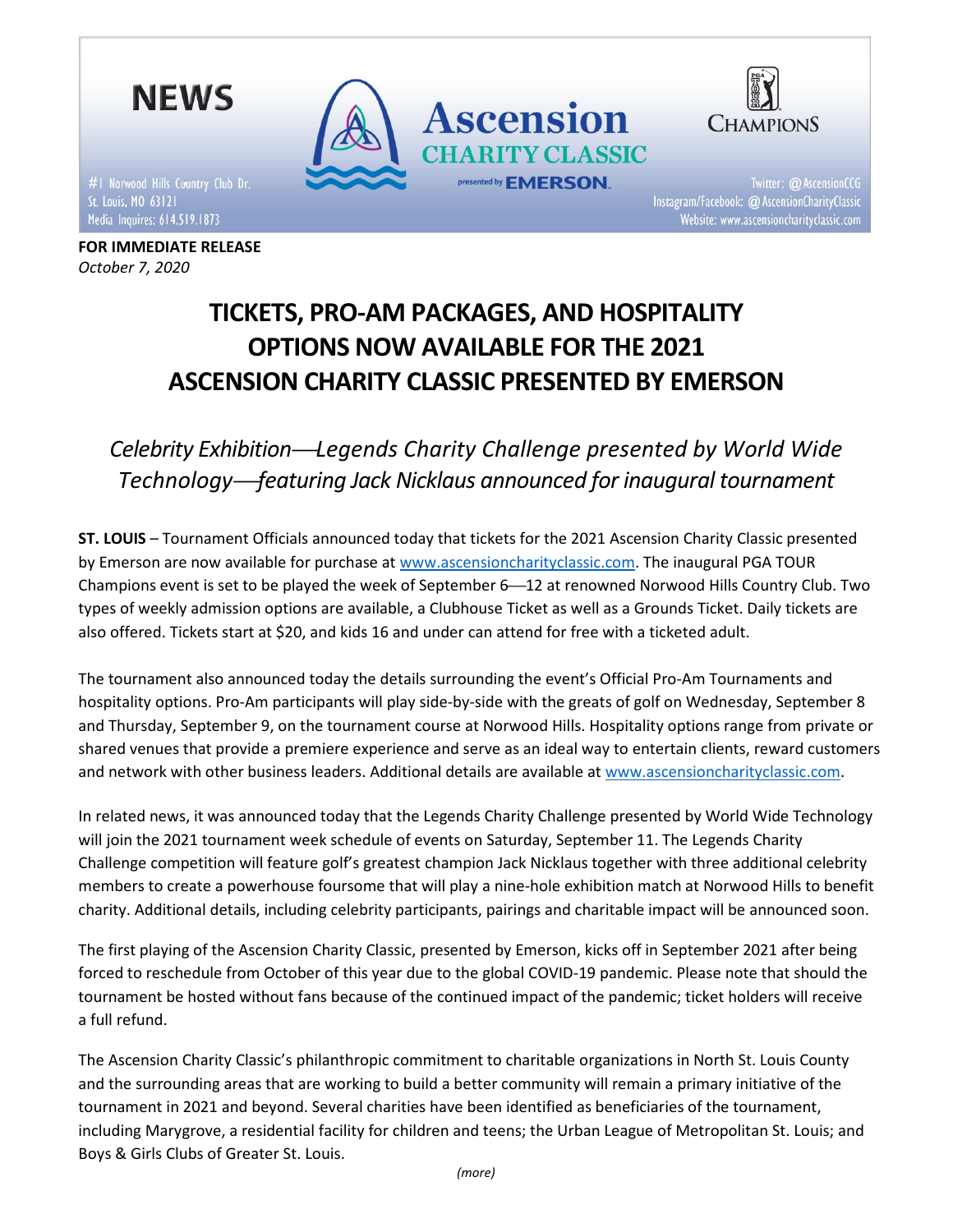"Our ongoing commitment to our tournament charities, as well as north St. Louis county and surrounding areas, remains the focus as we continue planning for a fantastic event in 2021," said Nick Ragone, Executive Vice President, Chief Marketing and Communication Officer, Ascension. "We want to establish this tournament as a premier stop on PGA TOUR Champions and something that will support North County charities for years to come."

The Ascension Charity Classic presented by Emerson will be one of the premier Regular Season events on PGA TOUR Champions in 2021, which will give way to the Charles Schwab Cup Playoffs – a season-ending, three tournament series used to determine the TOUR's season-long champion. Due to the circumstances related to the COVID-19 pandemic, PGA TOUR Champions has combined its tournaments in 2020 and 2021 to form one season, and the next Charles Schwab Cup champion will be crowned in November 2021 at the Charles Schwab Cup Championship.

Recent PGA TOUR Champions winners include "Rookie" sensations Jim Furyk and Phil Mickelson. Furyk is one of only three players to win his first two PGA TOUR Champions starts, while Mickelson claimed a dominant victory in his PGA TOUR Champions debut this August at Ozarks National in Missouri. Other winners this season include names like Ernie Els, Miguel Angel Jimenez, and Bernhard Langer.

All three rounds of the Ascension Charity Classic will be broadcast on Golf Channel. Internationally, telecasts air in excess of 170 countries and territories, reaching more than 340 million potential households, and distributed in 15+ markets via GOLFTV.

For more information, visit the Ascension Charity Classic website at www.ascensioncharityclassic.com and follow the tournament on Twitter at @ascensionccg, on Facebook at facebook.com/ascensioncharityclassic and Instagram @ascensioncharityclassic.

# About Ascension Charity Classic presented by Emerson

The Ascension Charity Classic presented by Emerson is an official event on the PGA TOUR Champions operated by Tournaments for Charity, a 501 (c) 3 non-profit entity. This 54-hole stroke play golf tournament features 81 PGA TOUR Champions professionals competing for a \$2 million purse at historic Norwood Hills Country Club in St. Louis, Missouri. The event is designed to showcase the best golf on the PGA TOUR Champions for the enjoyment of spectators and to benefit local charities in the North St. Louis County area and beyond. All three official rounds will be internationally televised on the Golf Channel. For more information, visit ascensioncharityclassic.com.

# About Ascension

Based in St. Louis, Ascension is one of the leading non-profit and Catholic health systems in the U.S., with more than 150,000 associates and 2,600 sites of care across 20 states and the District of Columbia. In keeping with the organization's mission to deliver compassionate, personalized care to all, with special attention to persons living in poverty and those most vulnerable, all proceeds from the Ascension Charity Classic tournament will be donated to local non-profits. Last year, Ascension provided \$2 billion in care of persons living in poverty and other community benefit across the country.

# About Emerson

Emerson (NYSE: EMR), headquartered in St. Louis, Missouri (USA), is a global technology and engineering company providing innovative solutions for customers in industrial, commercial and residential markets. Our Automation Solutions business helps process, hybrid and discrete manufacturers maximize production, protect personnel and the environment while optimizing their energy and operating costs. Our Commercial & Residential Solutions business helps ensure human comfort and health, protect food quality and safety, advance energy efficiency and create sustainable infrastructure. For more information visit Emerson.com.